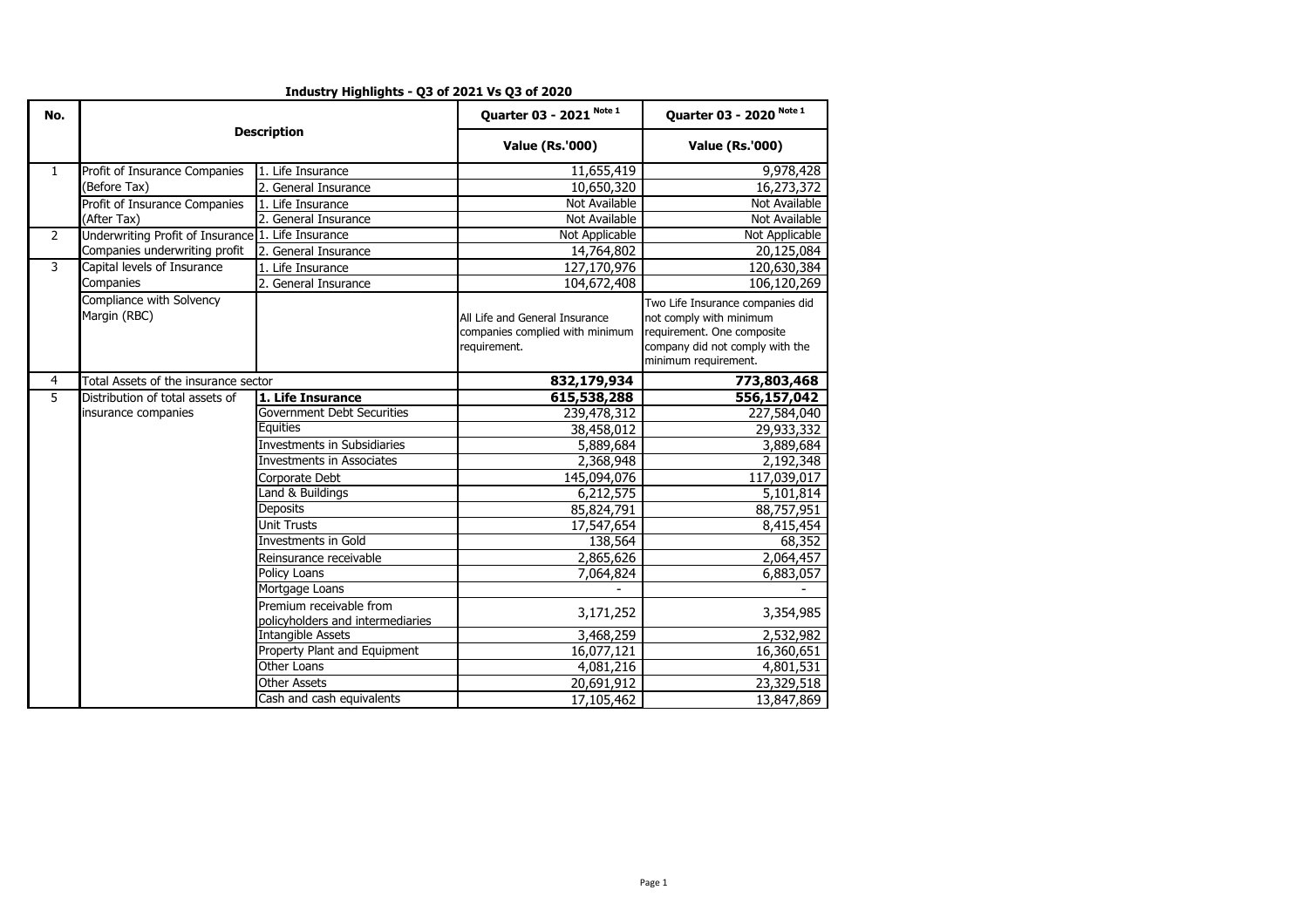|   |                              | 2. General Insurance                                        | 216,641,647 | 217,646,426 |
|---|------------------------------|-------------------------------------------------------------|-------------|-------------|
|   |                              | Government Debt Securities                                  | 51,007,965  | 61,556,586  |
|   |                              | Equities                                                    | 13,276,800  | 10,878,630  |
|   |                              | <b>Investments in Subsidiaries</b>                          | 21,241,979  | 21,172,980  |
|   |                              | <b>Investments in Associates</b>                            | 253,675     | 148,509     |
|   |                              | Corporate Debt                                              | 21,473,818  | 15,633,602  |
|   |                              | Land & Buildings                                            | 1,964,966   | 1,964,945   |
|   |                              | <b>Deposits</b>                                             | 22,509,213  | 26,366,012  |
|   |                              | <b>Unit Trusts</b>                                          | 7,756,376   | 5,753,247   |
|   |                              | <b>Investments in Gold</b>                                  |             |             |
|   |                              | Reinsurance receivable                                      | 13,006,428  | 11,351,218  |
|   |                              | Policy Loans                                                |             |             |
|   |                              | Mortgage Loans                                              |             |             |
|   |                              | Premium receivable from<br>policyholders and intermediaries | 24,558,757  | 24,681,336  |
|   |                              | <b>Intangible Assets</b>                                    | 2,163,784   | 2,176,846   |
|   |                              | Property Plant and Equipment                                | 17,297,689  | 17,665,964  |
|   |                              | Other Loans                                                 | 1,085,268   | 1,026,074   |
|   |                              | <b>Other Assets</b>                                         | 13,180,242  | 11,856,399  |
|   |                              | Cash and cash equivalents                                   | 5,864,687   | 5,414,078   |
| 6 | Gross Premiums for different | <b>Total</b>                                                | 160,649,361 | 151,283,373 |
|   | classes of insurance         | 1. Life Insurance                                           | 86,626,048  | 72,297,229  |
|   |                              | 2. General Insurance                                        | 74,023,313  | 78,986,144  |
|   |                              |                                                             |             |             |
|   |                              | Motor<br>la.                                                | 45,217,605  | 48,674,653  |
|   |                              | Fire<br>b.                                                  | 9,340,659   | 8,229,341   |
|   |                              | Marine                                                      | 2,167,635   | 1,626,159   |
|   |                              | Health<br>ld.                                               | 8,172,674   | 12,073,736  |
|   |                              | Other categories<br>e.                                      | 9,124,740   | 8,382,256   |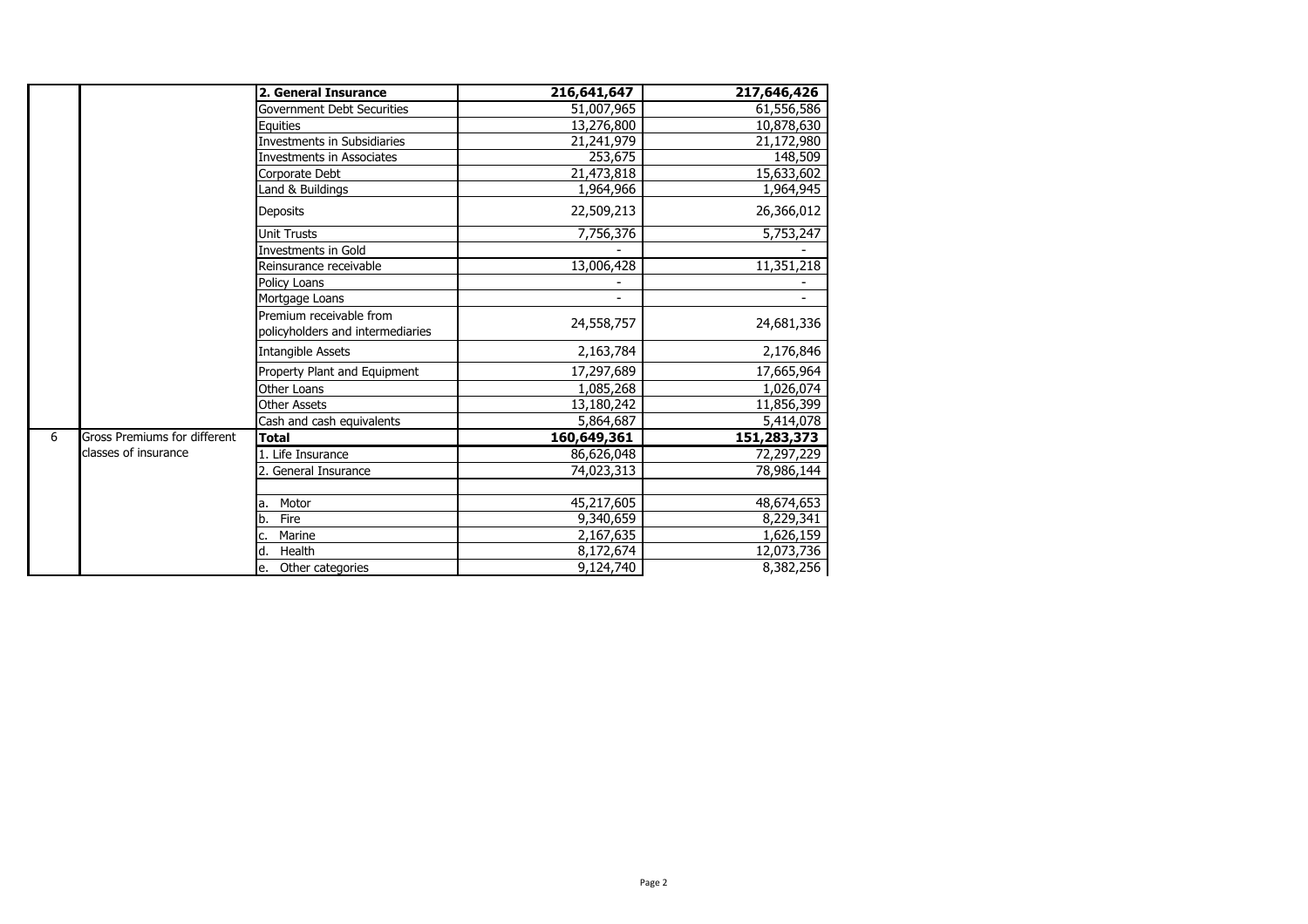| No.            | <b>Description</b>                  |                         | Quarter 03 - 2021 Note 1 | Quarter 03 - 2020 Note 1<br><b>Value (Rs.'000)</b> |  |
|----------------|-------------------------------------|-------------------------|--------------------------|----------------------------------------------------|--|
|                |                                     |                         | <b>Value (Rs.'000)</b>   |                                                    |  |
| $\overline{7}$ | Reinsurance by Insurance            | 1. Reinsurance premiums | 23,889,854               | 22,349,780                                         |  |
|                | Companies                           | Life Insurance<br>a.    | 3,895,969                | 3,442,767                                          |  |
|                |                                     | b.General Insurance     | 19,993,885               | 18,907,013                                         |  |
|                |                                     | Motor<br>a.             | 3,778,979                | 4,671,342                                          |  |
|                |                                     | Fire<br>b.              | 7,496,767                | 6,728,595                                          |  |
|                |                                     | Marine<br>c.            | 1,307,078                | 940,957                                            |  |
|                |                                     | Health<br>d             | 1,271,393                | 1,255,609                                          |  |
|                |                                     | Other categories<br>e.  | 6,139,668                | 5,310,510                                          |  |
|                | Retention by Insurance<br>Companies | 2. Retention of Premium | 136,759,507              | 128,933,592                                        |  |
|                |                                     | Life Insurance<br>a.    | 82,730,079               | 68,854,462                                         |  |
|                |                                     | General Insurance<br>b. | 54,029,428               | 60,079,131                                         |  |
|                |                                     |                         |                          |                                                    |  |
|                |                                     | Motor<br>a.             | 41,438,626               | 44,003,311                                         |  |
|                |                                     | Fire<br>b.              | 1,843,891                | 1,500,746                                          |  |
|                |                                     | Marine<br>c.            | 860,557                  | 685,201                                            |  |
|                |                                     | d. Health               | 6,901,281                | 10,818,127                                         |  |
|                |                                     | Other categories<br>e.  | 2,985,072                | 3,071,746                                          |  |
| 8              | Earned Premiums for different       | <b>Total</b>            | 138,198,450              | 128,695,275                                        |  |
|                | classes of insurance                | 1. Life Insurance       | 82,727,931               | 68,854,790                                         |  |
|                |                                     | 2. General Insurance    | 55,470,519               | 59,840,485                                         |  |
|                |                                     |                         |                          |                                                    |  |
|                |                                     | Motor<br>a.             | 41,356,358               | 42,937,312                                         |  |
|                |                                     | Fire<br>b.              | 1,602,821                | 1,596,632                                          |  |
|                |                                     | Marine<br>c.            | 830,399                  | 748,082                                            |  |
|                |                                     | d.<br>Health            | 6,760,770                | 10,985,703                                         |  |
|                |                                     | Other categories<br>e.  | 4,920,171                | 3,572,755                                          |  |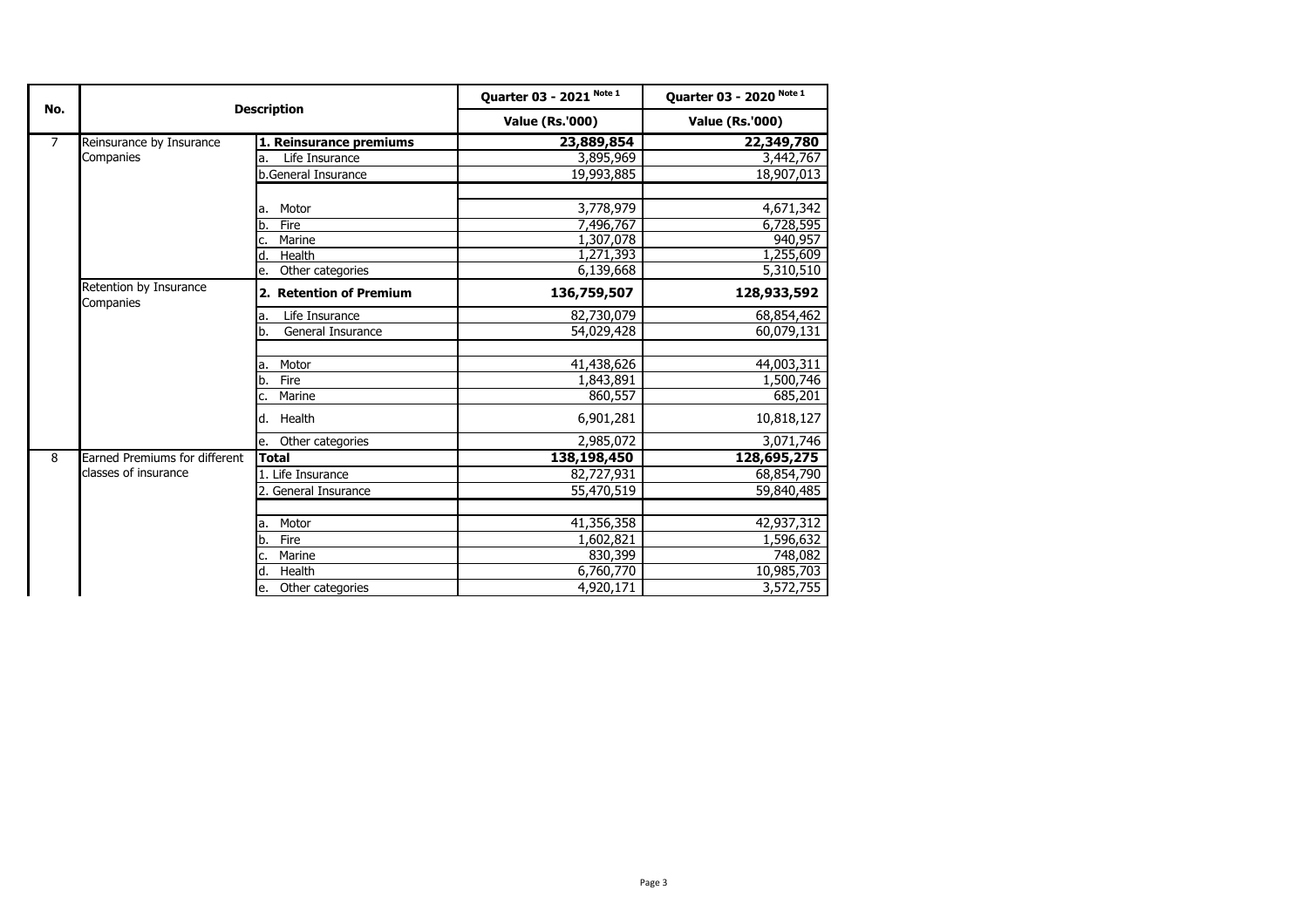|    | Claims of Insurance companies 1. Life Insurance |                                    |                         |                         |
|----|-------------------------------------------------|------------------------------------|-------------------------|-------------------------|
| 9  |                                                 |                                    | 32,564,645              | 27,520,635              |
|    |                                                 | General Insurance                  | 29,299,898              | 32,805,966              |
|    |                                                 |                                    |                         |                         |
|    |                                                 | Motor<br>a.                        | 18,574,643              | 20,558,007              |
|    |                                                 | Fire<br>b.                         | 1,701,750               | 1,400,823               |
|    |                                                 | Marine<br>c.                       | 362,501                 | 259,448                 |
|    |                                                 | Health<br>d.                       | 5,401,042               | 9,325,316               |
|    |                                                 | Other categories<br>e.             | 3,259,962               | 1,262,372               |
| 10 | Investments of the Insurance                    | 1. Life Insurance                  | 552,158,655             | 494,666,581             |
|    | sector with breakup                             | Government Debt Securities         | 239,478,312             | 227,584,040             |
|    |                                                 | Equities                           | 38,458,012              | 29,933,332              |
|    |                                                 | <b>Investments in Subsidiaries</b> | 5,889,684               | 3,889,684               |
|    |                                                 | Investments in Associates          | 2,368,948               | 2,192,348               |
|    |                                                 | Corporate Debt                     | 145,094,076             | 117,039,017             |
|    |                                                 | Land & Buildings                   | 6,212,575               | 5,101,814               |
|    |                                                 | Deposits                           | 85,824,791              | 88,757,951              |
|    |                                                 | <b>Unit Trusts</b>                 | 17,547,654              | 8,415,454               |
|    |                                                 | Investments in Gold                | 138,564                 | 68,352                  |
|    |                                                 | Policy Loans                       | 7,064,824               | 6,883,057               |
|    |                                                 | Mortgage Loans                     |                         |                         |
|    |                                                 | Other Loans                        | 4,081,216               | 4,801,531               |
|    |                                                 |                                    |                         |                         |
|    | Investments of the Insurance                    | 2. General Insurance               | 140,570,059             | 144,500,584             |
|    | sector with breakup                             | Government Debt Securities         | 51,007,965              | 61,556,586              |
|    |                                                 | Equities                           | 13,276,800              | 10,878,630              |
|    |                                                 | Investments in Subsidiaries        | 21,241,979              | 21,172,980              |
|    |                                                 | <b>Investments in Associates</b>   | 253,675                 | 148,509                 |
|    |                                                 |                                    |                         |                         |
|    |                                                 | Corporate Debt<br>Land & Buildings | 21,473,818<br>1,964,966 | 15,633,602<br>1,964,945 |
|    |                                                 | <b>Deposits</b>                    | 22,509,213              | 26,366,012              |
|    |                                                 | <b>Unit Trusts</b>                 | 7,756,376               | 5,753,247               |
|    |                                                 | Investments in Gold                |                         |                         |
|    |                                                 | Policy Loans                       |                         |                         |
|    |                                                 | Mortgage Loans                     |                         |                         |
|    |                                                 | Other Loans                        | 1,085,268               |                         |
|    |                                                 |                                    |                         | 1,026,074               |
| 11 | Investment Income of                            | 1. Life Insurance                  | 38,411,694              | 33,089,804              |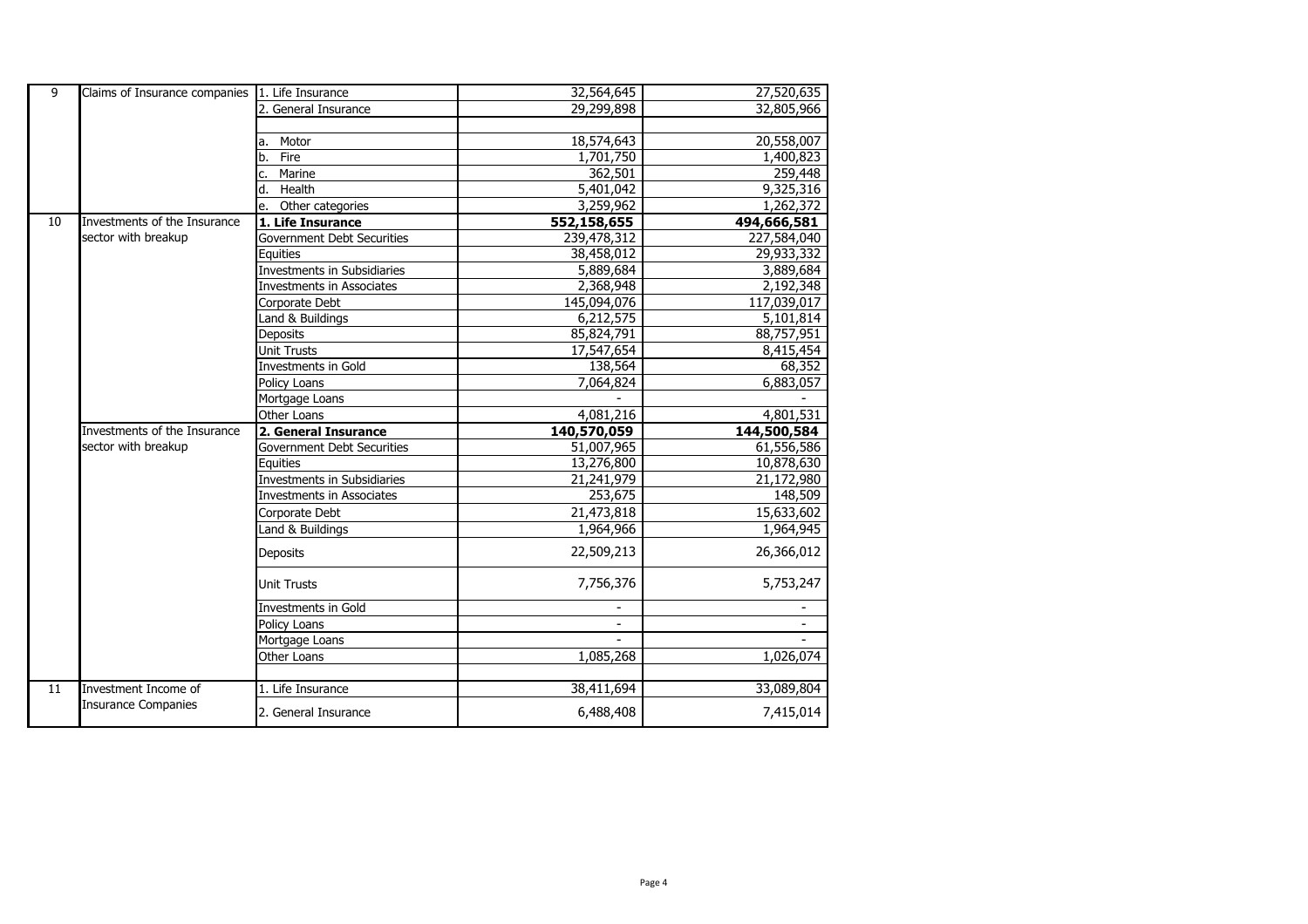|                                                                                                                                                                                                                                                                                                                                                                                                                                                                                                                                                                                                                                                                                                                              | <b>Description</b>                                          |                                                                                                                                                                                     |                             | Quarter 03 - 2021 Note 1 |                             | Quarter 03 - 2020 Note 1 |
|------------------------------------------------------------------------------------------------------------------------------------------------------------------------------------------------------------------------------------------------------------------------------------------------------------------------------------------------------------------------------------------------------------------------------------------------------------------------------------------------------------------------------------------------------------------------------------------------------------------------------------------------------------------------------------------------------------------------------|-------------------------------------------------------------|-------------------------------------------------------------------------------------------------------------------------------------------------------------------------------------|-----------------------------|--------------------------|-----------------------------|--------------------------|
| $\overline{12}$                                                                                                                                                                                                                                                                                                                                                                                                                                                                                                                                                                                                                                                                                                              | Aspects of Financial System Indicator                       |                                                                                                                                                                                     | General<br><b>Insurance</b> | <b>Life Insurance</b>    | General<br><b>Insurance</b> | <b>Life Insurance</b>    |
|                                                                                                                                                                                                                                                                                                                                                                                                                                                                                                                                                                                                                                                                                                                              | Capital Adequacy                                            | Capital Adequacy Ratio                                                                                                                                                              | 223%                        | 335%                     | 214%                        | 332%                     |
|                                                                                                                                                                                                                                                                                                                                                                                                                                                                                                                                                                                                                                                                                                                              |                                                             | Capital to Total Assets                                                                                                                                                             | 0.48                        | 0.21                     | 0.49                        | 0.22                     |
|                                                                                                                                                                                                                                                                                                                                                                                                                                                                                                                                                                                                                                                                                                                              |                                                             | Capital to Technical Reserves                                                                                                                                                       | 1.72                        | N/A                      | 1.66                        | N/A                      |
|                                                                                                                                                                                                                                                                                                                                                                                                                                                                                                                                                                                                                                                                                                                              |                                                             | Technical Reserve Ratio (%)                                                                                                                                                         | 130.59                      | N/A                      | 120.71                      | N/A                      |
|                                                                                                                                                                                                                                                                                                                                                                                                                                                                                                                                                                                                                                                                                                                              | Earnings and Profitability                                  | Profitability Ratio (%)                                                                                                                                                             | 14.39                       | 13.45                    | 19.49                       | 13.80                    |
|                                                                                                                                                                                                                                                                                                                                                                                                                                                                                                                                                                                                                                                                                                                              |                                                             | Underwriting Ratio (%)                                                                                                                                                              | 26.62                       | N/A                      | 31.27                       | N/A                      |
|                                                                                                                                                                                                                                                                                                                                                                                                                                                                                                                                                                                                                                                                                                                              |                                                             | Return on Assets (ROA) (%)                                                                                                                                                          | 8.59                        | 2.98                     | 6.42                        | 3.02                     |
|                                                                                                                                                                                                                                                                                                                                                                                                                                                                                                                                                                                                                                                                                                                              |                                                             | Return on Equity (ROE) (%)                                                                                                                                                          | 17.66                       | 14.11                    | 13.50                       | 13.67                    |
|                                                                                                                                                                                                                                                                                                                                                                                                                                                                                                                                                                                                                                                                                                                              |                                                             | Net Combined Operating Ratio (%)                                                                                                                                                    | 96.51                       | 82.55                    | 89.41                       | 85.04                    |
|                                                                                                                                                                                                                                                                                                                                                                                                                                                                                                                                                                                                                                                                                                                              |                                                             | Investment Yield Ratio (%)                                                                                                                                                          | 6.50                        | 9.77                     | 11.75                       | 9.65                     |
|                                                                                                                                                                                                                                                                                                                                                                                                                                                                                                                                                                                                                                                                                                                              |                                                             | Premium Stability Ratio (%)                                                                                                                                                         | (11.34)                     | 19.82                    | 9.50                        | 13.12                    |
|                                                                                                                                                                                                                                                                                                                                                                                                                                                                                                                                                                                                                                                                                                                              | Liquidity                                                   | <b>Liquidity Ratio</b>                                                                                                                                                              | 0.71                        | 0.70                     | 0.84                        | 0.76                     |
|                                                                                                                                                                                                                                                                                                                                                                                                                                                                                                                                                                                                                                                                                                                              |                                                             | Loss Ratio (%)                                                                                                                                                                      | 52.82                       | 39.36                    | 50.95                       | 39.97                    |
|                                                                                                                                                                                                                                                                                                                                                                                                                                                                                                                                                                                                                                                                                                                              | Reinsurance and Actuarial<br>Issues                         | Retention (Reinsurance) Ratio (%)                                                                                                                                                   | 72.99                       | 95.50                    | 77.23                       | 95.24                    |
|                                                                                                                                                                                                                                                                                                                                                                                                                                                                                                                                                                                                                                                                                                                              | Costs                                                       | Management Expense Ratio (%)                                                                                                                                                        | 43.69                       | 43.18                    | 38.47                       | 45.07                    |
| 13                                                                                                                                                                                                                                                                                                                                                                                                                                                                                                                                                                                                                                                                                                                           | Total Assets of the Insurance<br>Brokering Companies Note 2 | 7,618,436<br>5,950,732                                                                                                                                                              |                             |                          |                             |                          |
| 14                                                                                                                                                                                                                                                                                                                                                                                                                                                                                                                                                                                                                                                                                                                           | Compliance with regulatory<br>requirements                  | Any non-compliance with the Regulatory requirements will be informed to the relevant companies to take<br>corrective actions and monitored those accordingly.                       |                             |                          |                             |                          |
|                                                                                                                                                                                                                                                                                                                                                                                                                                                                                                                                                                                                                                                                                                                              |                                                             | Profits (PBT) of Life Insurance business shows an increase (Rs. 1.7Bn) in the 3rd quarter 2021. Overall<br>profits (PBT) of General Insurance business decreased by 35% (Rs. 5.6Bn) |                             |                          |                             |                          |
| Assets of insurance industry had grown by 8%. Assets of Life Insurance business had recorded an<br>increase by 11% due to increase in Corporate Debts (24%) and Government Securities (5%). Assets of<br>General Insurance business had slightly increased hence a gwoth is not a material percentage. Increase<br>Developments in the insurance<br>was mainly reported from Equity (22%) and Corporate debt (37%) and Unit Trust (35%). At the same<br>15<br>industry, with specific<br>references to the buildup of risk time Government debt and deposts shows a decrease as a percentage of 17% and 15%. Capital Levels<br>had increased by 5% for Life Insurance business and General Insurance shows a decrease of 1%. |                                                             |                                                                                                                                                                                     |                             |                          |                             |                          |
|                                                                                                                                                                                                                                                                                                                                                                                                                                                                                                                                                                                                                                                                                                                              |                                                             | Premium growth for Life Insurance business was 20%, while General Insurance business recorded a<br>decrease of 6% & overall industry premium growth was 6%.                         |                             |                          |                             |                          |
|                                                                                                                                                                                                                                                                                                                                                                                                                                                                                                                                                                                                                                                                                                                              |                                                             | Claims of Life Insurance business had increased by 18% and claims of General Insurance business had<br>decreased by 11%.                                                            |                             |                          |                             |                          |

**Notes**